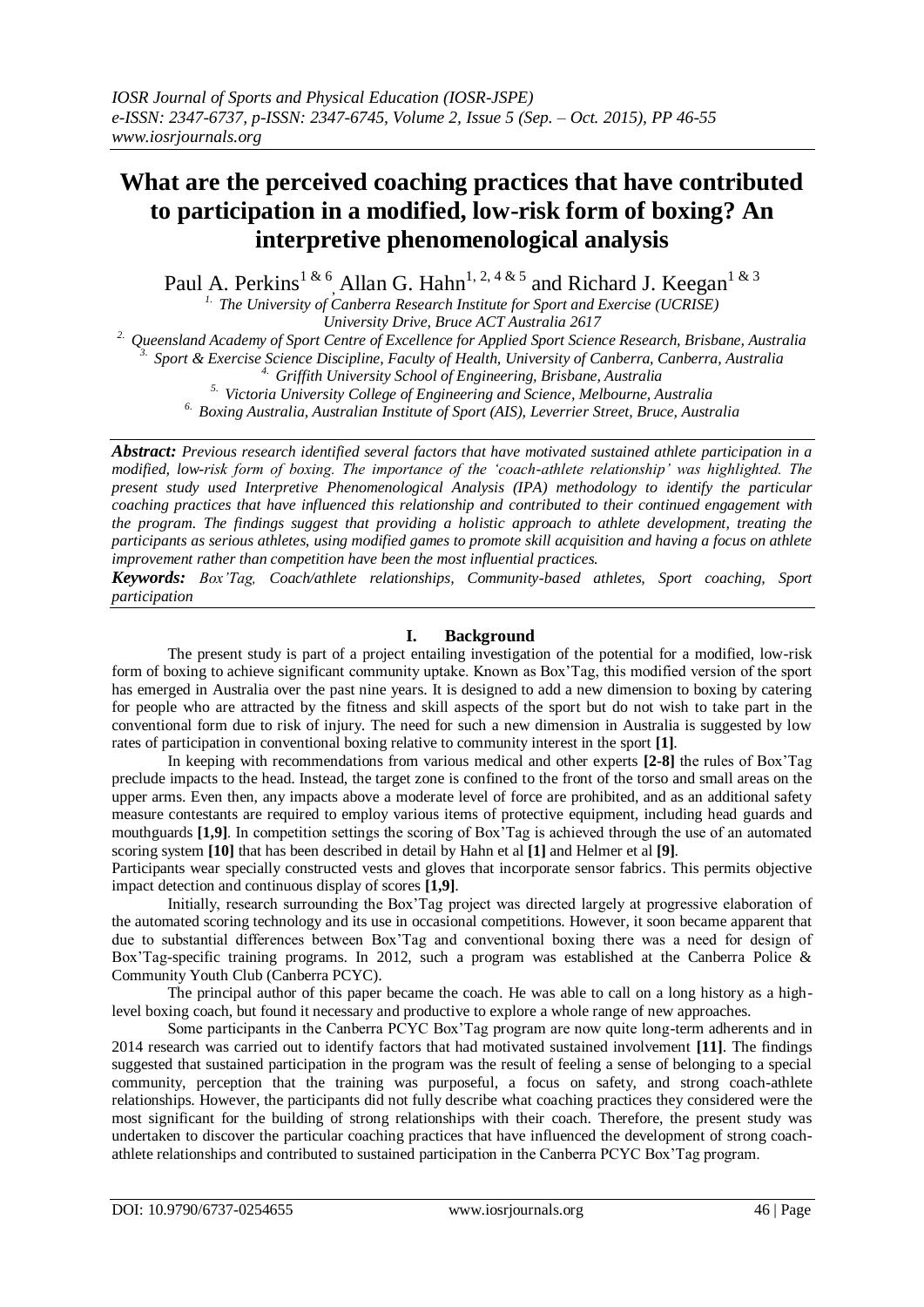# **II. Outline and design of study**

Interpretative Phenomenological Analysis (IPA) methodology was used to understand how certain members of the Canberra PCYC Box'Tag program make sense of the coaching they have experienced. The study was undertaken at Canberra PCYC where the prolonged relationship between the principal researcher/coach and the participants/athletes has enabled development of trust and rapport. The importance of strong relationships in qualitative research has been highlighted by Cohan and Crabtree **[12]**, Goodwin et al **[13]** and Payne **[14]**. These authors have suggested that new meanings can be co-constructed between researchers and participants (co-researchers) when mutual feelings of trust and rapport have been developed. This constructivist epistemological belief that researcher and participants working together can generate new knowledge guided the approach of this interpretative phenomenological investigation **[15-18]**.

 IPA is a particular way of doing qualitative research and should be considered as a methodology in its own right rather than just a procedure for analysing data. It is underpinned by three key theoretical perspectives; phenomenology, hermeneutics and idiography **[19,20]**. The phenomenological orientation of IPA enables researchers to explore and provide rich descriptions of personal experiences **[21,22]**. The hermeneutic element provides an opportunity to interpret and provide contextual meaning to the descriptions **[19,22]**. The commitment to idiography allows a detailed and thorough analysis of relatively small numbers of cases **[19,21,22]**.

Smith and his colleague **[22]** suggest that researchers who use IPA should immerse themselves in an interpretative process that incudes their own interpretations to provide meaning to a particular event based on the thorough examination of the narrative or written account of the participant. These authors define this dual interpretation as 'double hermeneutics' and one that involves the researcher attempting to understand the participant, who is trying to make sense of a personal experience **[22]**.

 Nevertheless, Larkin et al **[21]** and Smith et al **[22]** caution IPA researchers to be constantly aware of their personal beliefs throughout the research process and to use a flexible and adaptive form of bracketing to adjust any preconceptions as these personal beliefs may not become apparent until the phenomenon has started to emerge **[21,22]**. This approach to bracketing differs from the views of Moustakas **[23]** and Carpenter **[24]** who propose that researchers should put aside their personal beliefs and any knowledge of the experience in an attempt to suspend their assumptions.

 In the context of the present study, data generated from three coach/athlete semi-structured discussions were individually and rigorously analysed in a way that included an 'insiders' perspective' from the principal researcher/coach to provide an interpretive representation of the participant/athlete experience **[22,25]**.

# **III. Research procedure**

There has been criticism of IPA for not ascribing to a fixed set of methods to obtain the findings. In particular, Giorgi **[26]** has argued that absence of fixed IPA methods makes the replication of IPA studies impossible. The present study made use of the steps outlined below in an attempt to address this concern.

#### **3.1 Selection of participants and ethical considerations**

The study followed the suggestions of Smith & Osborn **[27]** and used three participants/athletes to provide a detailed and rich description of the experience. Smith & Osborn **[27]** consider three participants as an acceptable number for graduate students using IPA methodology as a sample of this size can assist the learning process for the student while producing abundant data for a thesis.

 However, because phenomenological researchers need to utilise samples that have directly experienced the phenomenon **[28-30]** a purposive sample was chosen for the study. It consisted of participants/athletes who: 1: had at least two years of experience working with the coach/researcher of the program, 2: had self-identified that the coach/athlete relationship was a significant reason for their sustained involvement with the program; and 3: were thought to be highly capable of providing a detailed account of the experience.

 The participants/athletes who volunteered for the study were informed that the greatest risk associated with their participation was being identified through publication of data collected from them, but that every attempt would be made to prevent this from occurring. The participants/athletes were also advised of the benefits and purpose of the research and informed that they could disengage with the study at any time and that this decision would not result in any prejudicial treatment or exclusion from further participation in the Box'Tag program. The purpose of fully disclosing this information was not merely to satisfy a formal requirement, but also to develop a mutual understanding between the participants and the research team **[31]**.

 In the end a 'thick' and 'rich' description of the experience was provided by two female participants/athletes and one male participant/athlete aged 37-47 yrs (M= 43.3 yrs). They are introduced below, although pseudonyms have been used to protect their identity.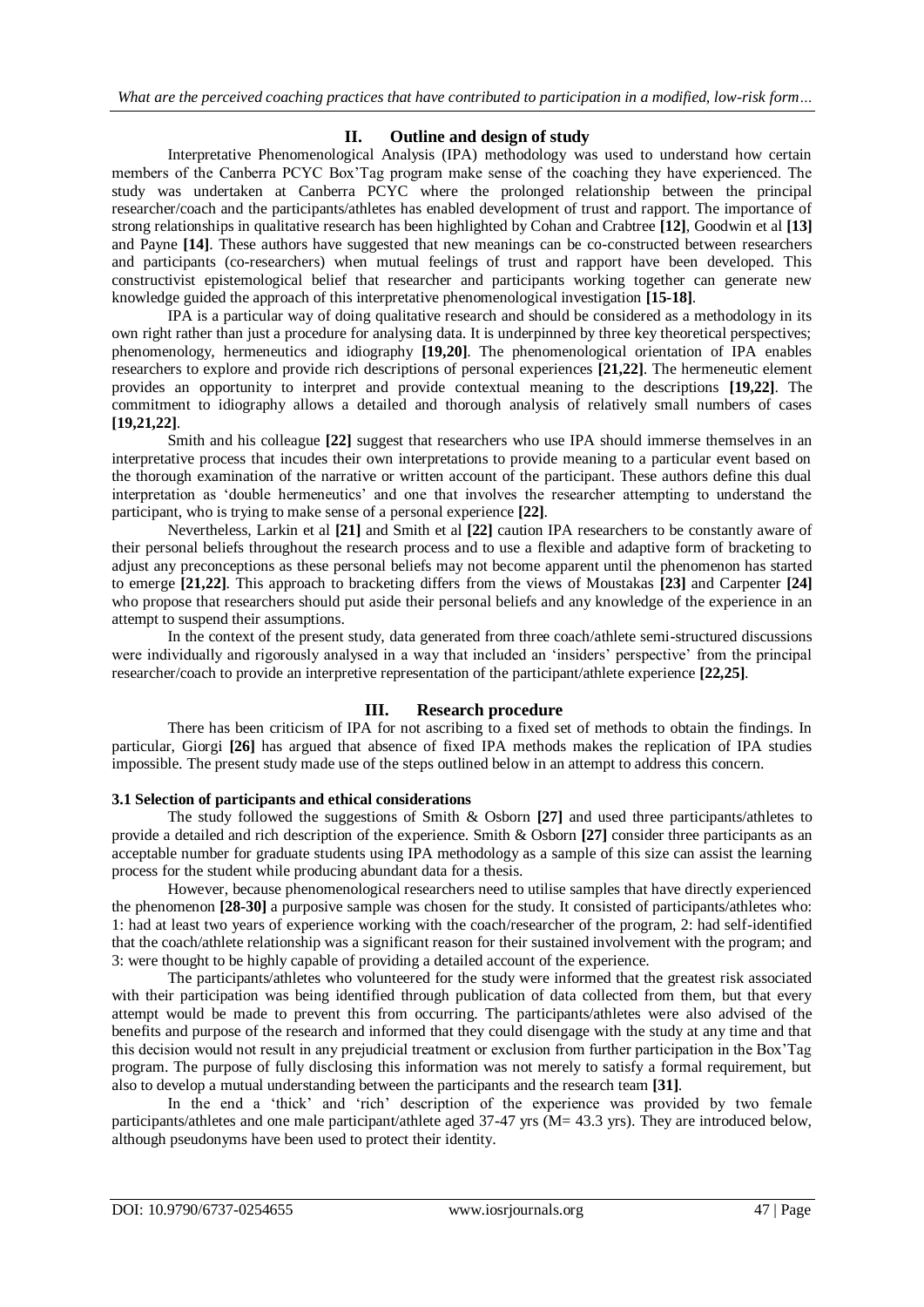**Phil:** Is 47 years old, has 4 children and has been attending training three nights a week for the past two and a half years.

**Sara:** Is a mother of two, who is 37 years old and has been a member of the club for a little over three years. **Gina:** Is 46 years old and has no children. Gina has had a three-year involvement with the program.

It should be noted that the study was conducted as part of the routine program monitoring procedures of the

Canberra PCYC, which agreed to make the data available for secondary analysis under an arrangement that was approved by the Human Research Ethics Committee of the University of Canberra.

## **3.2 Data generation and interview strategy**

Data were generated through three one-on-one coach/athlete discussions that were audio-recorded and later transcribed verbatim. However, because the coach of the program was now performing the role of researcher/interviewer, both parties agreed to refer to the coach in the third person throughout the discussions. Adopting this approach provided an opportunity for the participants to give first-hand accounts of their experience free from any judgment, and in a relaxed and informal environment.

 The discussions began with the principal researcher/coach asking each of the participants/athletes the same open-ended question –'Can you please tell me about the coaching practices you've experienced with the program?' The individual accounts were then investigated further by use of a funneling technique outlined by Smith & Osborn **[27]**. For example, one of the initial responses to the above question was, 'I'd describe the coaching as supportive, professional and experienced'. A prompt was then used to 'draw out' the meaning of this reply, 'So having a supportive, professional and experienced coach is important to you?' To which the participant answered, 'absolutely, it's crucial that a coach has all of these qualities'. An open-ended probe was used at this stage to further explore the previous response - 'Can you tell me why you think it's crucial for a coach to have these qualities?' By this stage of the process a richer description of the original answer was being provided by the participant.

 As evident from the example above, the use of this funneling process throughout the interviews enabled each participant to reflect on his/her initial response and offer a more detailed explanation of the coaching practices they experienced.

The interview transcripts were provided to the participants for their confirmation and verification as a prelude to commencement of the data analysis phase.

### **3.3 Data Analysis**

The transcripts underwent an interpretative process similar to one that was previously used by the research team in an attempt to understand the perceptions that have influenced a number of community-based athletes to have a two-year involvement with a Box'Tag program **[11]**.

 The process began with each transcript being thoroughly examined, scrutinised and notated. For each individual, the notes were used to establish themes, which were then arranged into categories based on similarities. Once this was completed the individual results were compared to identify the overall themes for the group. The major themes that emerged were then used to provide an interpretative summary of the overall study. The procedure is shown in the illustration below and described more fully in the subsequent text.



**Figure 1:** An overview of the steps by which data were analysed. The above process provided an opportunity for the interpretation of the individual accounts and the emergence of the group themes.

#### **3.3.1 Reading and note taking**

The initial stage of the analysis involved reading and reviewing the first transcript a number of times. The purpose was to identify any sentence or word considered important. These initial thoughts were then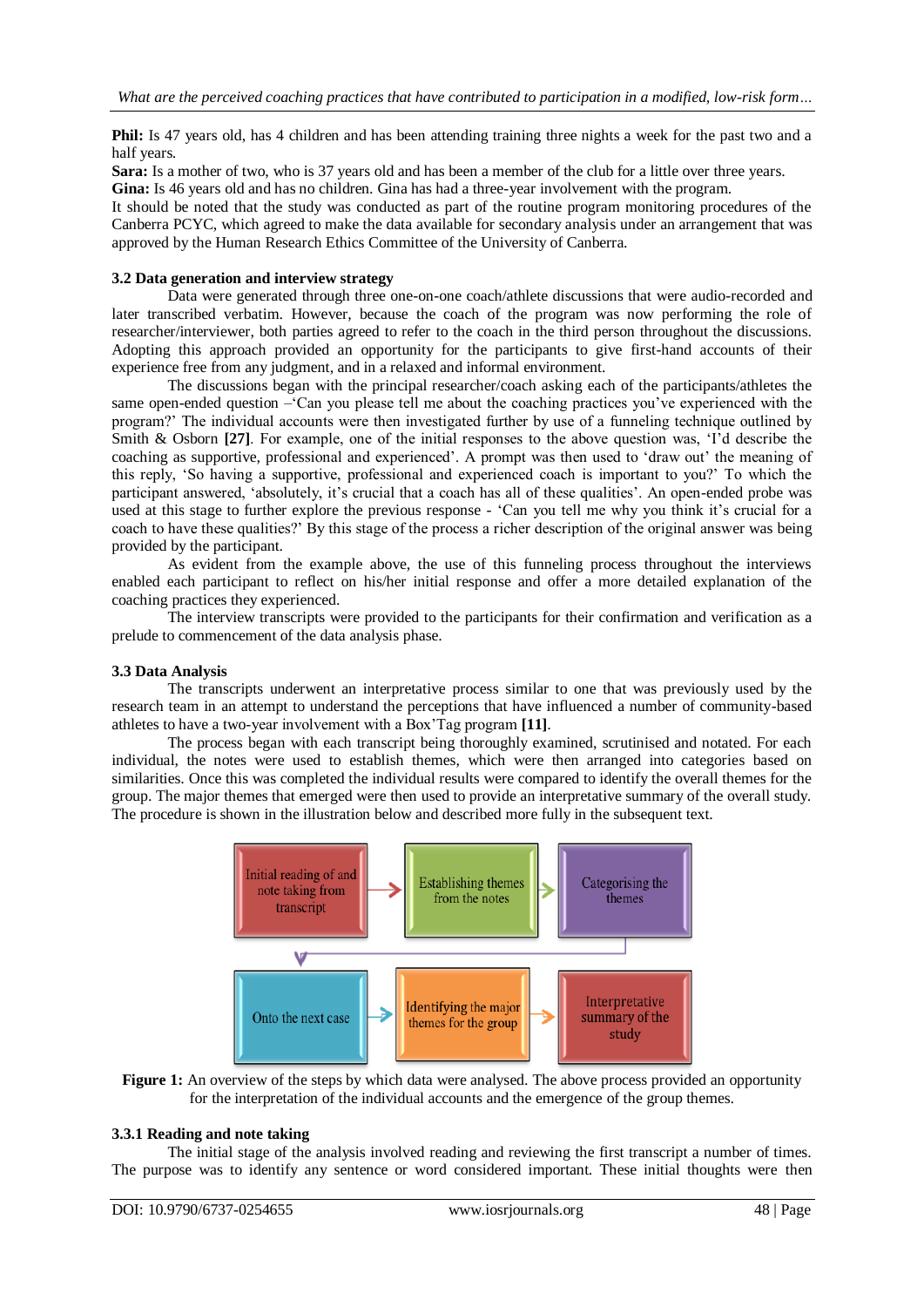recorded on a separate page for further reading, review and reflection that resulted in the development of additional exploratory comments. Smith et al **[22]** consider this first step as a way of moving from the descriptive to the interpretative because the researcher has already begun to question the meaning of the texts.

Figure 2 below provides an example of how the exploratory comments were developed from the original transcripts.



**Figure 2:** An illustration of the approach through which each transcript was explored.

## **3.3.2 Establishing themes from the notes**

The purpose of the second step was to identify the emerging themes and construct them into short, meaningful phrases. At this stage of the process there was a shift away from the transcript and more of a focus on the initial thoughts and exploratory comments. Once identified, the themes then underwent further analysis. The following illustration shows how the themes emerged from the notes. A connected trail can be seen that shows how the initial descriptions were interpreted in an attempt to provide meaning to the participants' points of view.



**Figure 3:** The approach used to convert the initial thoughts and exploratory comments into emergent themes.

## **3.3.3 Categorising the themes**

An attempt was made during this phase of the analysis to discover commonalities among the emergent themes. The process included eliminating initially identified themes that did not appear to fit in with the evolving structure **[22]**.

 Once ascertained, the major themes were grouped together based on their conceptual nature as exemplified in Figure 4 below.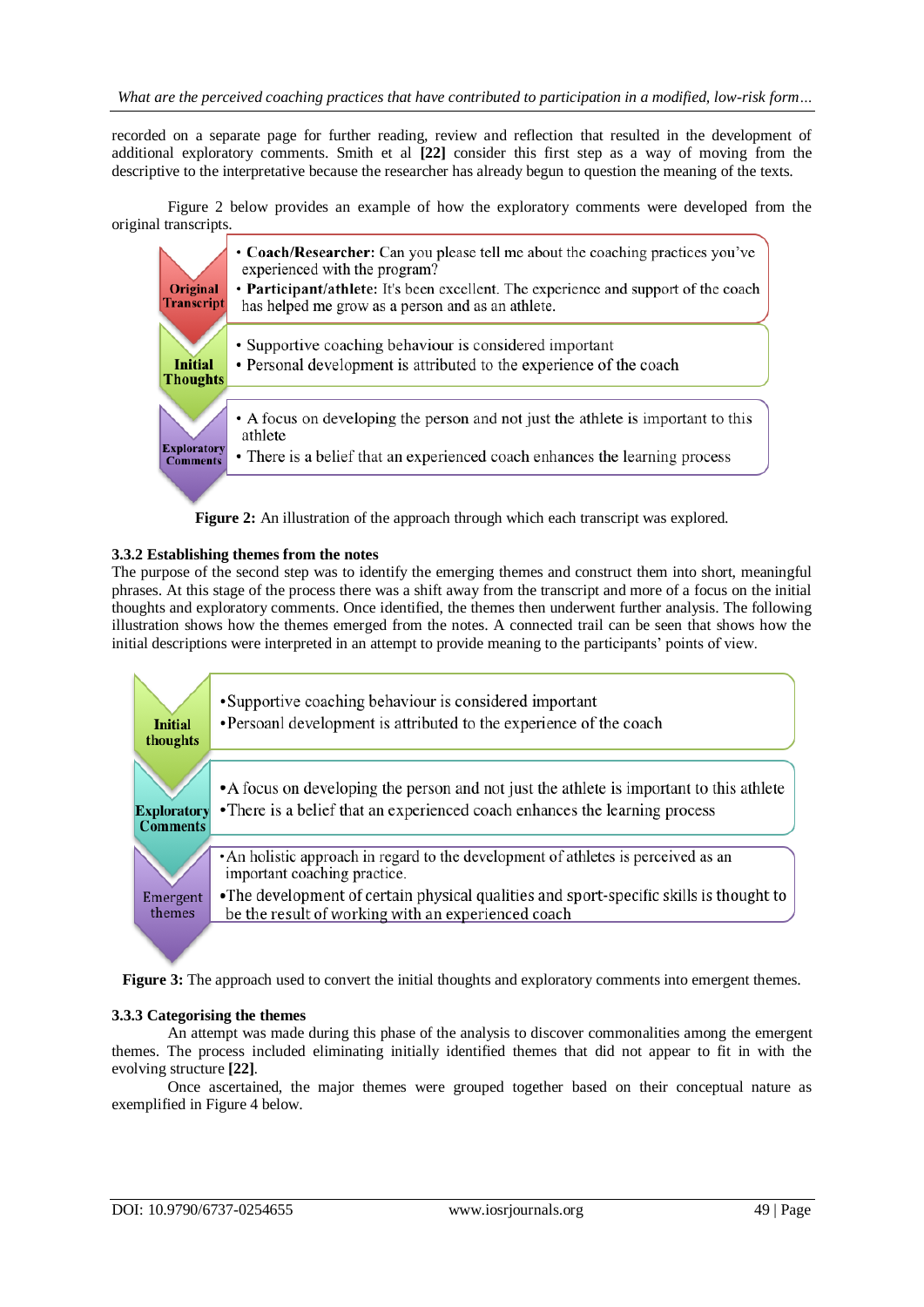

**Figure 4:** An Interpretative Phenomenological Analysis of the major themes arising from the first transcript.

# **3.3.4 Onto the next case**

IPA requires researchers to remain committed to an idiographic approach when analysing data **[19,22]**. Therefore, the two remaining transcripts were rigorously explored one case at a time. Meticulously following the same process for each case separately enabled the emergence of new themes that were independent of each other.

# **3.3.5 Identifying the major themes for the group**

The aim of the final phase of the analysis was to compare descriptions and comments from each of the individual tables and select the major themes for the group. This process involved placing the three individual tables beside each other and selecting the recurring themes that appeared to connect the separate versions together and that when combined would provide a richer account of the group experience **[22]**. After careful consideration and a thorough examination of the texts four predominant themes were eventually produced that present an understanding of the particular coaching practices most positively regarded by the three communitybased athletes.

# **IV. An interpretive summary of the study**

The following summary reflects the 'double hermeneutic' approach of IPA by presenting an interpretative account of the participants' experience **[22]**. The major themes that emerged from an analytical interpretation of the participants' transcripts and that described particularly valued coaching practices that appear to be supportive of participation were:

- **Being more than just a coach**
- **Treating participants as serious athletes**
- **Using modified games to promote skill acquisition**
- **Focus on athlete improvement rather than competition**

It is important for IPA studies to present the major themes in order of significance **[22]**. The following sequence of themes accords with this requirement.

# **Theme 1: Being more than just a coach**

The participants in the current study explained that for them a coach is someone who does much more than simply teach a sport. They saw an ideal coach as a passionate, experienced and highly motivated individual who is focused on assisting people to reach their potential in and out of the training area. As noted by Phil 'It's great that the younger guys are able to develop and grow here. I know training here has helped my son a lot'.

When asked how he thought being involved with the program had assisted his son, Phil said 'Well, his attitude towards schoolwork has changed a lot since training here. He's really focused now and I think it's because coach is always talking to him about the importance of education and the need to always do his best. (laughter) I should've brought him here years ago'.

 Participants also discussed the skills and personal traits that they thought were necessary to be a coach and opined that being able to manage complex situations, plan thoroughly, communicate effectively and generally care about people were the most salient. The participants concluded that a coach should use these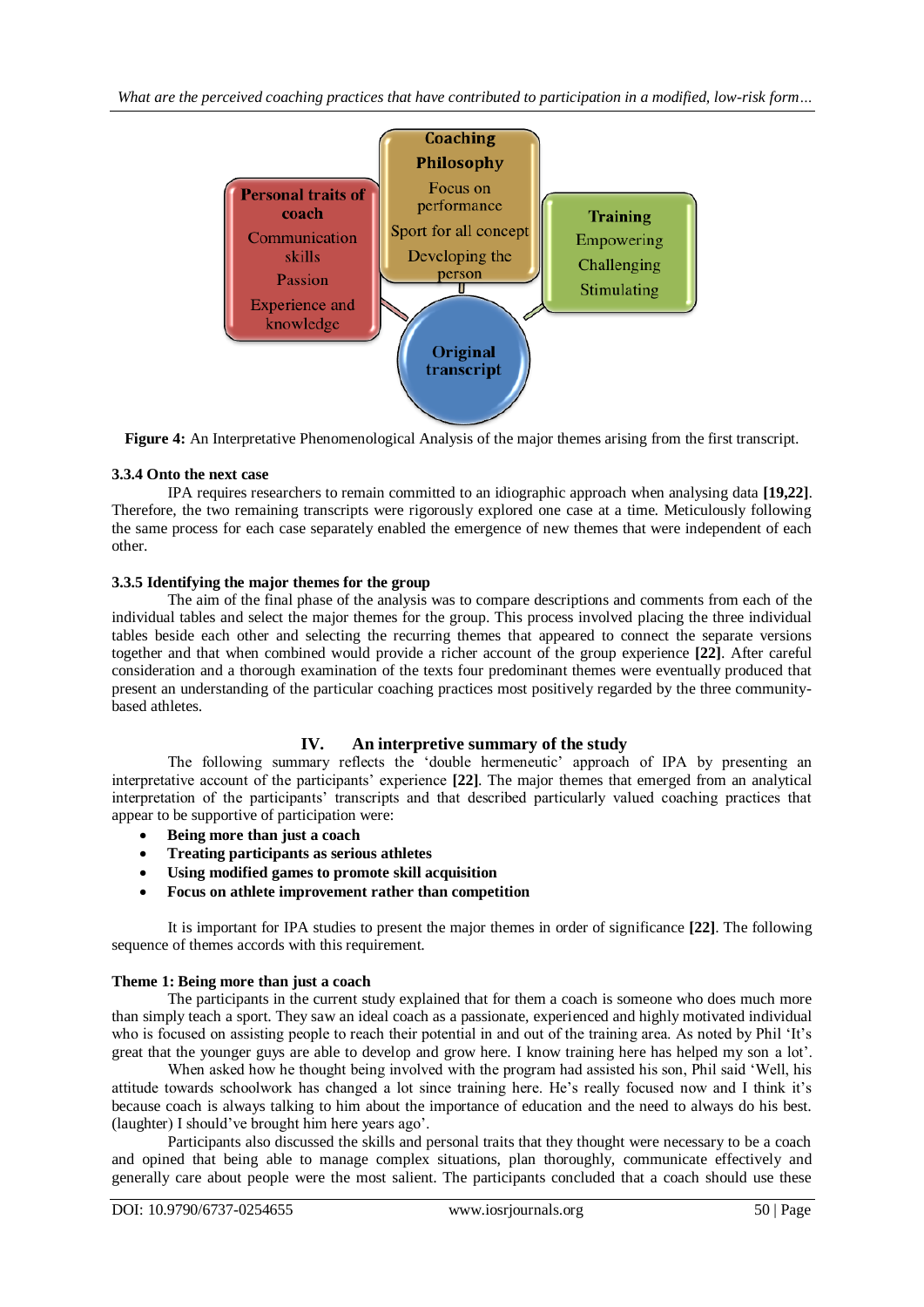skills to help develop the athletic qualities and technical proficiencies of the athletes, but also to assist with the overall development of the athletes by supporting them in other areas of their lives. This was particularly true for Sara who identified the 'care factor' as the catalyst for her prolonged participation when she said. 'I'd say the care factor has been one of the main reasons I'm still involved with the club'. Sara was then asked if she could elaborate on her response and added 'It's because the coach really cares about the people and from what I've seen and experienced has a positive influence on their lives'. Gina echoed these thoughts when she said 'I think our environment is more focused on developing the person so it's not just about the training for me. It's the fact that the coach cares about everyone and wants the best for us'.

 The descriptions suggest that an approach to coaching focused on the overall development of the athletes with sport used as a vehicle to contribute to the wellbeing of the athletes has been positively regarded by the participants and could be considered a contributing factor for their continued involvement with the program.

#### **Theme 2: Treating the participants as serious athletes**

The participants indicated that they valued being regarded as talented and dedicated individuals whose aspirations are just as important as those of elite-level athletes.

 For example, all the participants noted that they were welcomed and accepted by the other club members and explained that their quest to become better athletes was treated with sincerity and enthusiasm by the coach. As noted by Sara, 'During class our coach refers to us as athletes and, for me, it gives me a sense that as participants we are taken seriously, that our coach thinks we are able and that our goals are important'. Gina provided a similar response when she said 'I played a wide range of sports when I was younger and I enjoyed them all. However, I never considered myself to be an athlete, I thought the term was more suited and geared towards professional sports people. But, at training coach calls everyone an athlete and treats everyone the same. No one is belittled, excluded or put on a pedestal, creating an environment where everyone is treated with respect and every person is considered important'.

 Participants also noted that individualisation of the training was another indication that they were taken seriously. The individualisation was seen as demonstrating the commitment of the coach getting to know the athletes, understanding the reasons for their participation, and devising programs to meet their specific needs. As explained by Phil, 'Coach understands that we all have different needs and he accounts for this every time we train. I remember one time when I had an injury I couldn't do squatting or lunging, so he personalised my training for that period and this allowed me to continue to train with the group without disturbing them'. Sara noted how her personal needs were constantly met when she said 'Even though the program is a group class, which varies in size from small to quite large, I always know that my needs are going to be met and that I will be supported. There are always individualised things that coach reminds me about that are specific to me'.

 Another somewhat surprising sub-theme that underpins this particular finding suggests that for the participants in this study being able to provide feedback to the coach also indicated that they were being taken seriously. This is apparent in the following passage from Gina, 'Coach always seeks feedback from us. Usually, this is done at the end of the session when we're cooling down. It was suggested a while ago that we could all benefit by using this time to reflect on our performances. The really cool thing is coach takes part in it and everyone's free to say what we liked and didn't like about the session. I find this very beneficial and it reinforces how serious he is about helping us to achieve our goals'.

 The above suggests that a coaching practice that values, respects and takes the needs of communitybased athletes seriously by individualising the training process and encouraging athletes to provide feedback has been positively received by the participants and has been an important contributor to their long-term involvement with the program.

#### **Theme 3: Using modified games to promote skill acquisition**

The use of modified games for skill development was the third theme to emerge from the analysis. The participants described this approach as 'really beneficial', 'thought-provoking' and 'stimulating' and noted a number of advantages compared to the more traditional method for teaching skills. According to the participants, one of the main advantages was spending more time doing the activities and less time being told how to do them. For Phil, Gina and Sara, this was the result of not having to develop specific skills, or be of a certain level prior to participating in the games. Instead, they all suggested they were able to develop their skills and tactical appreciation of the sport by taking part in training drills that simulated 'real conditions' and required them to make decisions, respond under pressure and experience the consequences of those actions.

 As explained by Sara, 'I really like the trial and error approach at training 'cause whenever we do the game stuff I stop worrying about making mistakes and just focus on what I have to do, then later on it sort of dawns on me and I'm like, I get it now'.

 The participants noted that the use of game-based activities not only facilitated their active involvement in the learning process but also afforded them greater independence. They valued a coaching practice that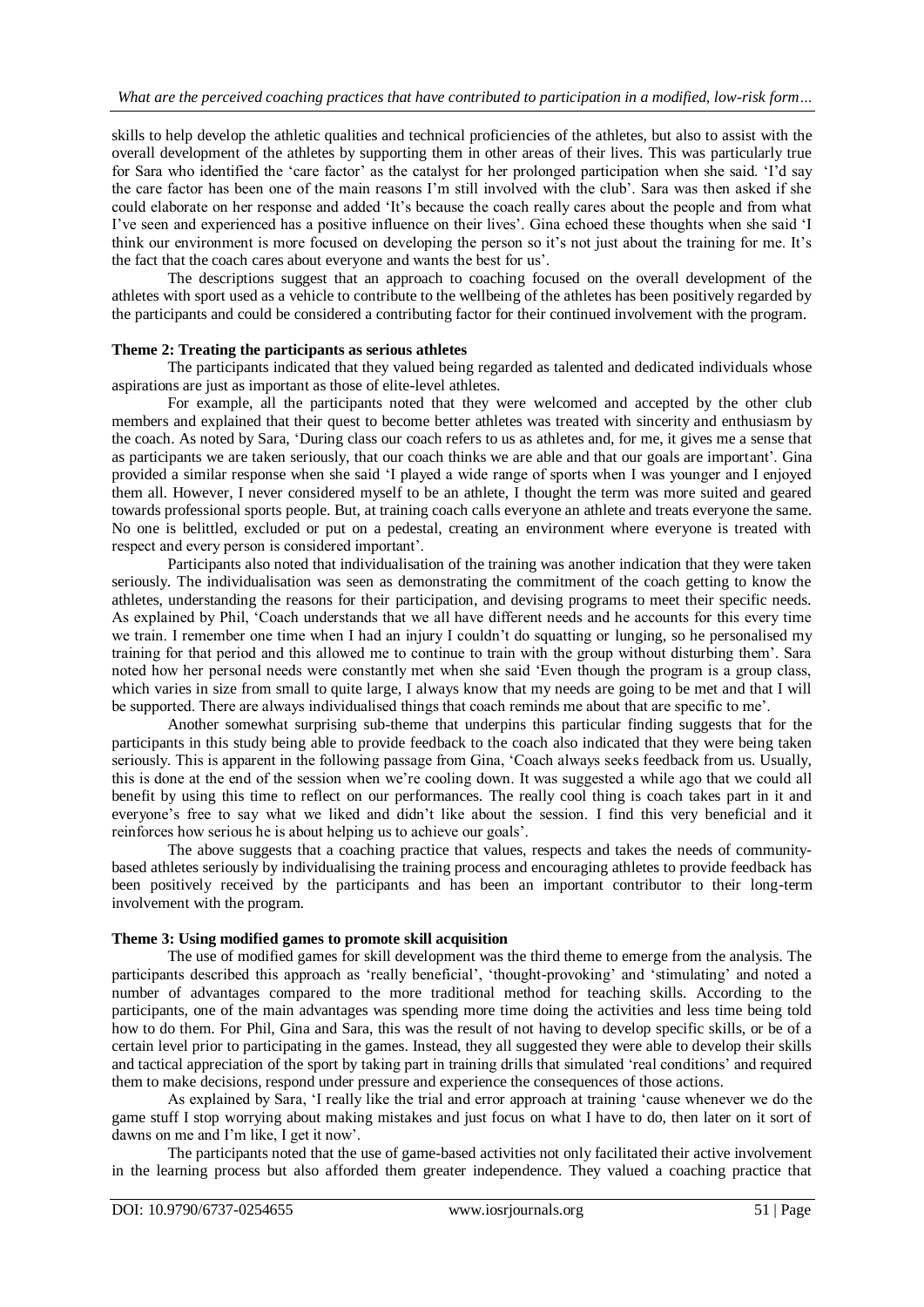encouraged experimental learning by only providing suggestions rather than definitive answers.

The benefit of using implicit learning with minimum explicit technical instruction is evident from the following excerpt from Phil, 'I really enjoy the way we train because I'm actually learning more'. When asked why he thought he was learning more and what makes the training so enjoyable, Phil said 'For me, it's the right combination of trying to do something yourself and having a bit of guidance. I guess after a while we become less dependent on the coach for all the answers and learn more from each other and from simply doing the drills'.

 The use of modified games for skill development appears to have enriched the participants' experience, suggesting that a coaching practice that promotes an enquiry-based approach to learning has assisted development of a strong relationship with their coach.

## **Theme 4: Focused on improving not competing**

The final theme to emerge from the analysis was a focus on athlete improvement rather than formal competition. The emergence of this theme suggests that the participants were positively influenced by a supportive and inclusive approach to training rather than a win-at-all costs attitude. For example, the participants indicated that focusing on improving rather than competing reduced their stress, anxiety and fear of failing. This was particularly true for Sara, who said 'I've always found that I really suck when it comes to competing and even if there was a wisp of any sort of competition I would choke (figuratively) and never do as well as I did in training. This made it difficult for me to want to compete or to even train. But, in our program the focus is always on improving – but not to improve to be compared to anyone else, the sole purpose is to improve myself and as clichéd as it sounds to become better than I have been'. Gina also supported an approach that focused on continual improvement rather than competition and noted several advantages when she said 'I'm not a competitive person and winning has never been a driving force for me so training here fits in perfectly with my personality. Knowing I can go to training and I won't be compared against other athletes eliminates feelings of not being good enough'. Phil made a similar comment when he compared his current training to a previous experience. 'I grew up playing rugby league and it was all about winning. I used to put a lot of pressure on myself to win, and when this didn't happen I'd end up really disappointed and would put myself down a lot. It hasn't been like that here - instead of having to compete against the other athletes, everyone supports each other to do their best. This means there are no winners and losers...only winners. I now train so I can perform better and it makes training much more enjoyable'.

 Participants believed that having a focus on improving rather than competing also assisted in creating an environment that was supportive, rewarding and provided a sense of unity. As explained by Gina, 'When you forget about competition, you tend to enjoy seeing the improvements and progress in others a lot more. It uplifts you and leaves you feeling like a winner. I know at training I always feel like a winner and I've never felt defeated'.

 The importance of an emphasis on athlete improvement as opposed to competition was highlighted in all three interviews. It appears that a coaching practice focused on the progress and development of the athletes rather than promotion of competition has created an environment where the athletes feel a sense of camaraderie not rivalry. This practice has clearly been positively regarded by the participants and has been instrumental in their at least two-year involvement with the program.

# **V. Discussion**

The emergence of **the first theme** is compatible with the observations of other researchers. For example, Vallée & Bloom **[31]** and Lombardo **[32]** suggest that when coaches focus on the personal development of the athletes rather than just the athletic qualities, better long-term results can be achieved for both the athletes and the program. In addition Dale and Janssen **[33]** contend that the success of a coach should not be measured purely by wins achieved but also by the quality and strength of the relationships developed with the athletes. Dale and Janssen **[33]** propose that truly successful coaches assist athletes to reach their full potential by underpinning the coaching of sport skills with the teaching of life skills.

 The positive influences of an holistic approach for athlete development were very apparent in the present study. Long-term adherence to the program has been influenced by a particular coaching practice that Lyle **[34]** describes as 'humanistic'. Lyle **[34]** contends that this form of coaching is concerned with the growth and development of the person and not just the athlete.

The participants in this study indicated **that being treated as serious athletes** was another important coaching practice that has influenced their at least two-year affiliation with the program. According to Mackay **[35]** being taken seriously is one of ten basic human social desires. Mackay **[35]** believes that in addition to fundamental needs such as water, food and shelter every person wants to be taken seriously, to be shown respect and to be listened to rather than ignored.

The emergence of the second theme is also consistent with the literature on serious leisure **[36-38]**,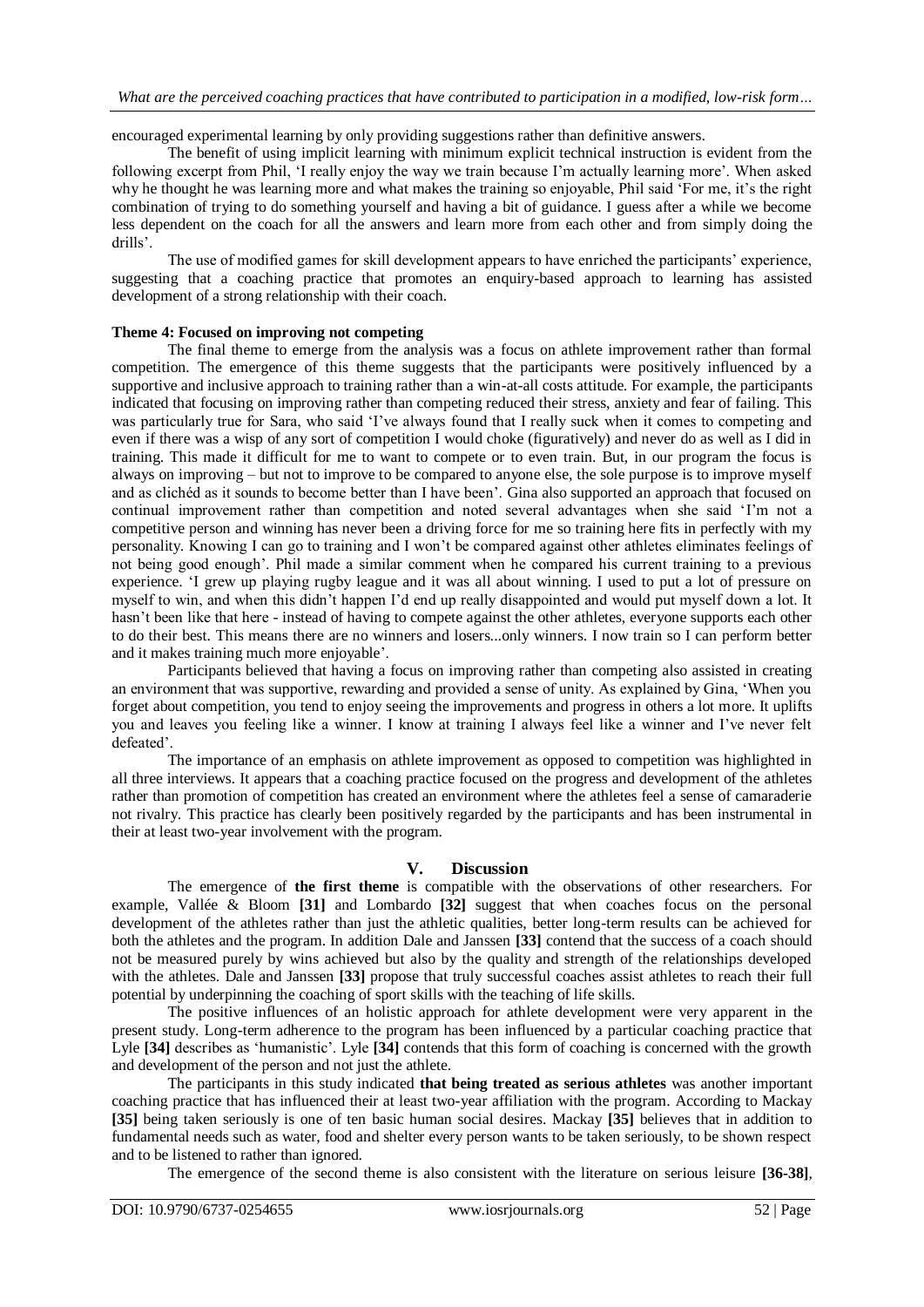which highlights that participating in leisure activities including community-based sporting programs tends to become an important life-style choice when the participants strongly identify with their chosen activity. Dionigi **[39]** suggests that this is particularly true for participants who perceive that their needs are being taken seriously and when there is continual improvement in a way that increases their identity as serious athletes **[39]**.

 It would appear that the participants in the present study have self-identified as serious communitybased athletes and have embraced a coaching practice that reinforced that identity.

 **Using novelty games to promote skill acquisition** was the third theme to emerge from the analysis. Known as 'Game Sense', this particular approach to athlete development offers coaches an alternative to the traditional highly structured sessions that focus on developing technique prior to any actual participation **[40]**. Instead, the Games Sense approach enables athletes to develop the tactical appreciations of their sports by actively engaging in modified games and/or game-specific situations **[41,42]**.

 Light & Georgakis **[43]** and Phil **[44]** have argued that Games Sense requires a new approach to coaching that is quite different from the more traditional directive style. These authors suggest that coaches who ascribe to Games Sense take on more of an 'educator' role and facilitate practice sessions that provide opportunities for athletes to discover the meaning and purpose of training drills by encouraging them to explore and discuss the tactical aspects of the activity **[43,44]**.

 In the context of the present study, the comments and description provided by the participants show that a suggestive and guided approach to coaching has been seen to create individual learning opportunities for the athletes to develop their knowledge and understanding. This suggests that use of the Game Sense approach contributed to the building of productive interaction between the participants and the coach.

 The emergence of **the final theme** illustrates how the participants' experiences were enhanced **by a focus on improving rather than competing.** This finding is compatible with the views of Collins **[45]**, who described sport development as 'a process of effective opportunities, processes, systems and structures that are set up to enable people in all or particular groups and areas to take part in sport and recreation or to improve their performance to whatever level they desire' **[45]** However, success in sport is often measured only by victories, medals and/or records broken **[46]**. While this mindset is still present and perhaps essential at the professional level, other factors such as prolonged participation, achieving personal milestones and selfimprovement have recently come to be recognised as significant accomplishments in their own right **[47]**. This change in perception could be due to the increasing number of people who are choosing to take part in sport and other recreational activities for reasons other than competing and winning **[48]**. For example, Bailey et al **[49]** propose that involvement with sport occurs for a number of reasons and note that for many people competing and/or winning is not a significant motivator for their participation. In 2010 Baily et al **[49]** presented 3 categories of sport participation that are summarised below.

- **1. Participation for Personal Wellbeing (PPW):** Participants who take part in sport for personal wellbeing reasons including the social and health benefits associated with participation.
- **2. Personally Referenced Excellence (PRE):** Participants who gain enjoyment from skill development and the challenge of surpassing their previous performances.
- **3. Elite Referenced Excellence (ERE):** Participants who engage with sport for the purpose of winning at the highest level possible and measure success by win/loss ratios.

It would appear that the participants in the current study fit into the first two categories (PPW and PRE), with little or no interest in inter-personal competition at any level. The findings of the study need to be considered in this context. It is likely that athletes in the third category (ERE) would value a different set of coaching practices. For the participants in the present research, though, a particular coaching practice focused on assisting athletes to develop and constantly improve their physical qualities, technical skills and tactical appreciations has clearly been regarded as preferable to any emphasis on formal competition.

#### **VI. Overview and conclusions**

The current study provides evidence of the coaching practices that community-based athletes involved with the Canberra Box'Tag program regard as positive and appear to have contributed to their sustained participation. An holistic approach to athlete development, treating the participants as serious athletes, using modified games to promote skill acquisition and having a focus on athlete improvement rather than competition have emerged as the coaching practices most valued by the athletes.

 However, due to the interpretative nature of the study the findings presented in this paper should not be considered as necessarily representing the opinions of all the athletes from the Canberra Box'Tag program. Since the findings are limited to the responses of three participants from a particular community-based sports program, they should be considered as having vertical generalisability (contributing to the building of an interpretative theory) and not horizontal generalisability (being applicable across settings) **[50]**. Essentially, readers should consider the ability of the findings to resonate with their own experiences, provide insights into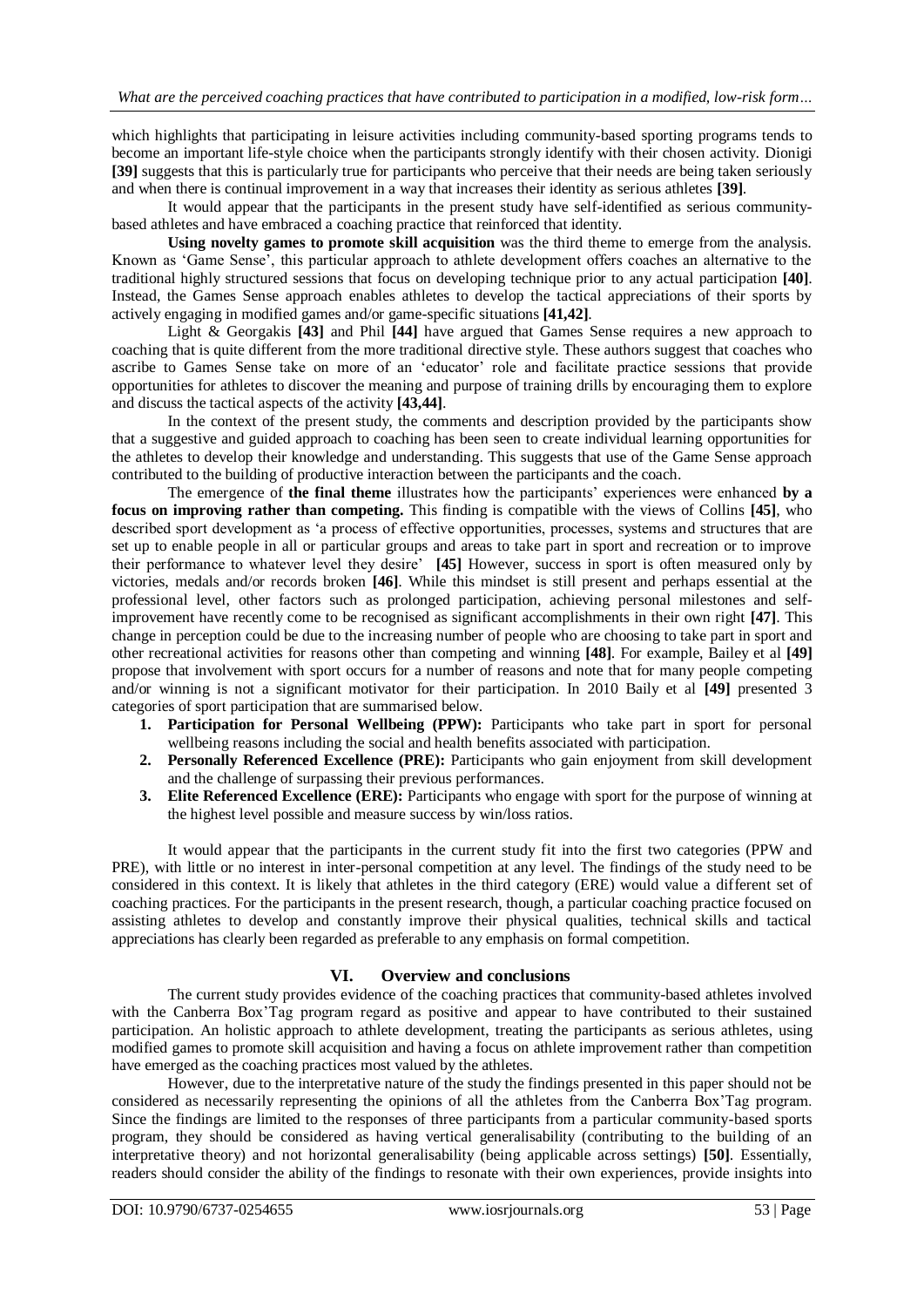the investigated phenomenon, develop an understanding of the situation and relate to existing theories **[51,52]**, rather than concentrating primarily on how relevant they might be to other times, settings and people **[53,54]**.

#### **References**

- [1]. Hahn, A., Helmer, R., Mackintosh, C., Staynes, L. and Blanchonette, I., Technological foundations and current status of a modified, low-risk form of competitive boxing (Box'Tag). Sports Technology, 2011. **4**(3-4): p. 178-184.
- [2]. American Medical Association, 1999 Meeting of the American Medical Association: Reports of the Council on Scientific Affairs, in 1999 Meeting of the American Medical Association: Reports of the Council on Scientific Affairs; Boxing Injuries. 1999. p. 6-7.
- [3]. American Academy of Pediatrics, Policy Statement Boxing Participation by Children and Adolescents. Pediatrics, 2011. **128**(3): p. 617-623.
- [4]. World Medical Assembly, WMA Statement on Boxing. 2005.
- [5]. Pearn, J., Boxing, youth and children. Journal of Paediatrics and Child Health, 1998. **34**(4): p. 311-313.
- [6]. Pearn, J., Boxing, brains and balls. Medicine Today, 2000. **1**(5): p. 146-148.
- [7]. Beran, R. and Beran, J., The law(s) of the rings: boxing and the law. Journal of Law and Medicine, 2009. **16**(4): p. 684-695.
- [8]. Davis, P., Ethical issues in boxing. Journal of the Philosophy of Sport, 1993-94. **XX-XXI**: p. 48-63.
- [9]. Helmer, R., Hahn, A., Staynes, L., Denning, R., Krajewski, A., and Blanchonette, I., Design and development of interactive textiles for impact detection and use with an automated boxing scoring system. Procedia Engineering, 2010. **2**: p. 3065-3070.
- [10]. Wikipedia. Automated Boxing Scoring System. 12/04/2015].
- [11]. Perkins, P., Hahn, A., Keegan, R. and Collis, I., Why do community-based athletes choose to participate in a modified, low-risk form of boxing? An interpretative phenomenological analysis. Quest Journal of Research in Humanities and Social Science, 2014. **2**(11): p. 60-69.
- 
- [12]. Cohen, D. and Crabtree, B. "Qualitive Research Guidlines Project". 2006.<br>[13]. Goodwin, D., Pope, C., Mort, M. and Smith, A., Ethics and Ethnography: [13]. Goodwin, D., Pope, C., Mort, M. and Smith, A., Ethics and Ethnography: An Experiential Account. 2003. **13**: p. 567-77.
- [14]. Payne, S., Issues for Researchers using Qualitative Methods. Health Psychology Update, 1994. **16**(7-9).
- [15]. Greenbank, P., The role of values in educational research: The case for reflexivity. British Educational Research Journal, 2003. **29**(6): p. 791-801.
- [16]. Cohan, L., Manion, K. and Morrison, K., Research methods in education (5th ed.). 2000, London: Routledge Falmer.
- [17]. Hartley, D., Pulling us apart? Relativism and instrumentalism in contemporary education research Education review, 2006. **58**(3): p. 269 -272.
- [18]. Packer, M.J. and Goicoechea, J., Sociocultural and Constructivist Theories of Learning: Ontology, Not Just Epistemology Educational Psychologist 2000. **35**(4): p. 227-241.
- [19]. Pietkiewicz , I. and Smith , J.A., Praktyczny przewodnik interpretacyjnej analizy fenomenologicznej w badaniach jakościowych w psychologii. Czasopismo Psychologiczne, 2012. **18**(2): p. 361-369.
- [20]. Smith, J., Reflecting on the development of interpretative phenomenological analysis and its contribution to qualitative research in psychology. Qualitative Research in Psychology, 2004. **1**: p. 39-54.
- [21]. Larkin, Watts and Clifton, Giving voice and making sense in interpretative phenomenological analysis. Qualitative Research in Psychology, 2006. **3**: p. 102-120.
- [22]. Smith, J.A., Flower, P. and Larkin, M., Interpretative Phenomenological Analysis, Theory, Method and Research 2009, London: Sage Publications Ltd.
- [23]. Moustakas, C.P.R.M., Phenomenological research methods. 1994: Thousand Oaks, CA: Sage.
- [24]. Carpenter, D.R., Phenomenology as method. In H. J. Streubert & D. R. Carpenter (Eds.), Qualitative research in nursing: Advancing the humanistic imperative. 2007, Philadelphia, PA: Lippincott.
- [25]. Smith, J.A., Evaluating the contribution of interpretative phenomenological analysis, Health Psychology Review. 2011. **5**(1): p. 9-  $27.$
- [26]. Giorgi, A., IPA and science: A repsonse to Johathan Smith. Journal of Phenomenological Psychology 2011. **42**: p. 195-216.
- [27]. Smith, J.A. and Osborn, M., Interpretative phenomenological analysis. In J. A. Smith (Ed.), Qualitative psychology: A practical guide to methods (2nd ed., pp. 53-80). London: Sage. 2003.
- [28]. Hycner, R.H., Some guidelines for the phenomenological analysis of interview data. In A. Bryman & R. .G. Burgess (Eds.), Qualitative research. Vol. 3 1999. 143-164.
- [29]. Groenwald, T. A phenomenological research design illustrated. International Journal of Qualitative Methods 2004. **3**.
- [30]. Polkinghorne, D.E., Phenomenological research methods. In R. S. Valle & S. Halling (Eds.), Existential-phenomenological perspectives in psychology. 1989, New York.
- [31]. ValléE, C.N. and Bloom, G.A., Building a successful university program: Key and common elements of expert coaches. Journal of Applied Sport Psychology, 2005. **17**(3): p. 179-196.
- [32]. Lombardo, B.J. Coaching in the 21st century: Issues, concerns and solutions. Sociology of Sport Online, 2, 1. 1999.
- [33]. Dale, G. and Janssen, J., The seven secrets of successful coaches: How to unlock and unleash your team's full potential. Tuscon, AZ: Winning the Mental Game. 2002.
- [34]. Lyle, J., Sports coaching concepts: A framework for coaches' behaviour. 2002, London Routledge
- [35]. Mackay, H., What Makes Us Tick (the ten desires that drive us). 2010, Sydney Hachette.
- [36]. Mclean, D.D., Hurd, A.R. and Rogers, N.B., Kraus' recreation and leisure in modern society (8th Edition). 2008, Burlington: J ones and Bartlett Publishers.
- [37]. Stebbins, R., Serious Leisure Society, 2001. **38**: p. 53-57.
- [38]. Green, B.C. and Jones, I., Serious leisure, social indentity and sport tourism. Sport in Society: Cultures, Commerce, Media,Politics, 2005. **8**(2): p. 164-181.
- [39]. Dionigi, R., Liesure and identitity management in later life: understanding sport participation among older adults. world Leisure Journal 2011. **44**(3): p. 4-15.
- [40]. Werner, P., Thorpe, R. and Bunker, D., Teaching games for understanding: evolution of a model. The Journal of Physical Education Recreation and Dance, 1996. **67**(1): p. 28-33.
- [41]. Evans, J., Elite rugby union coaches' interpretation and use of Game Sense in New Zealand. Asian Journal of Exercise and Sports Science 2012. **9**(1): p. 85-97.
- [42]. Light, R., Game sense: Innovation or just good coaching? Journal of Physical Education New Zealand, 2006. **39**(8-20).
- [43]. Light, R. and Georgakis, S., Integrating theory and practice in teacher education: The impact of a game sense unit of female preservice primary teachers Journal of Physical Education New Zealand, 2005. **38**(67-80).